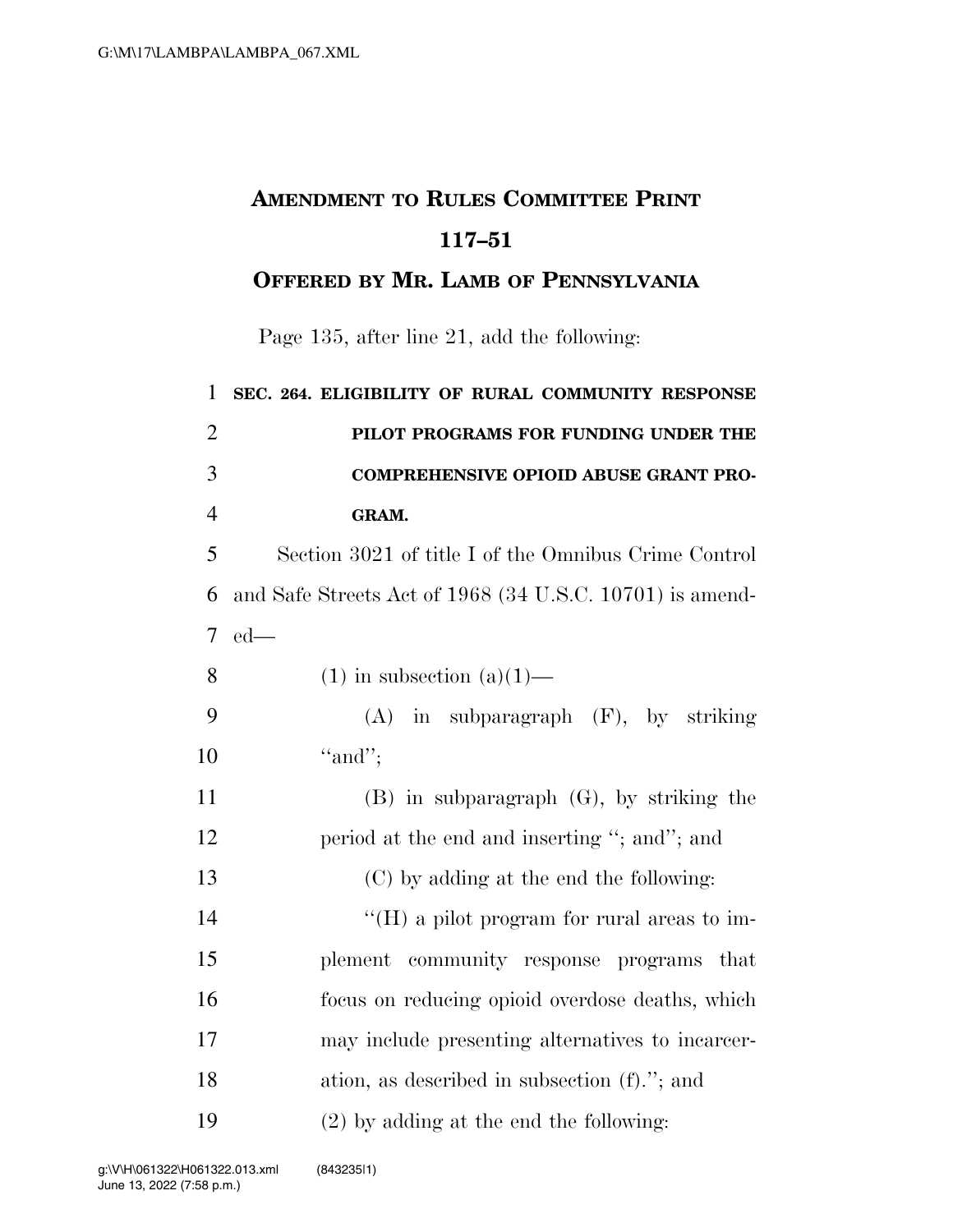1 ""(f) RURAL PILOT PROGRAM.—

2 "(1) In GENERAL.—The pilot program de- scribed under this subsection shall make grants to rural areas to implement community response pro- grams to reduce opioid overdose deaths. Grants issued under this subsection shall be jointly operated by units of local government, in collaboration with public safety and public health agencies or public safety, public health and behavioral health collabora- tions. A community response program under this subsection shall identify gaps in community preven- tion, treatment, and recovery services for individuals who encounter the criminal justice system and shall establish treatment protocols to address identified shortcomings. The Attorney General, through the Office of Justice Programs, shall increase the amount provided as a grant under this section for a 18 pilot program by no more than five percent for each of the two years following certification by the Attor- ney General of the submission of data by the rural area on the prescribing of schedules II, III, and IV controlled substances to a prescription drug moni- toring program, or any other centralized database administered by an authorized State agency, which includes tracking the dispensation of such sub